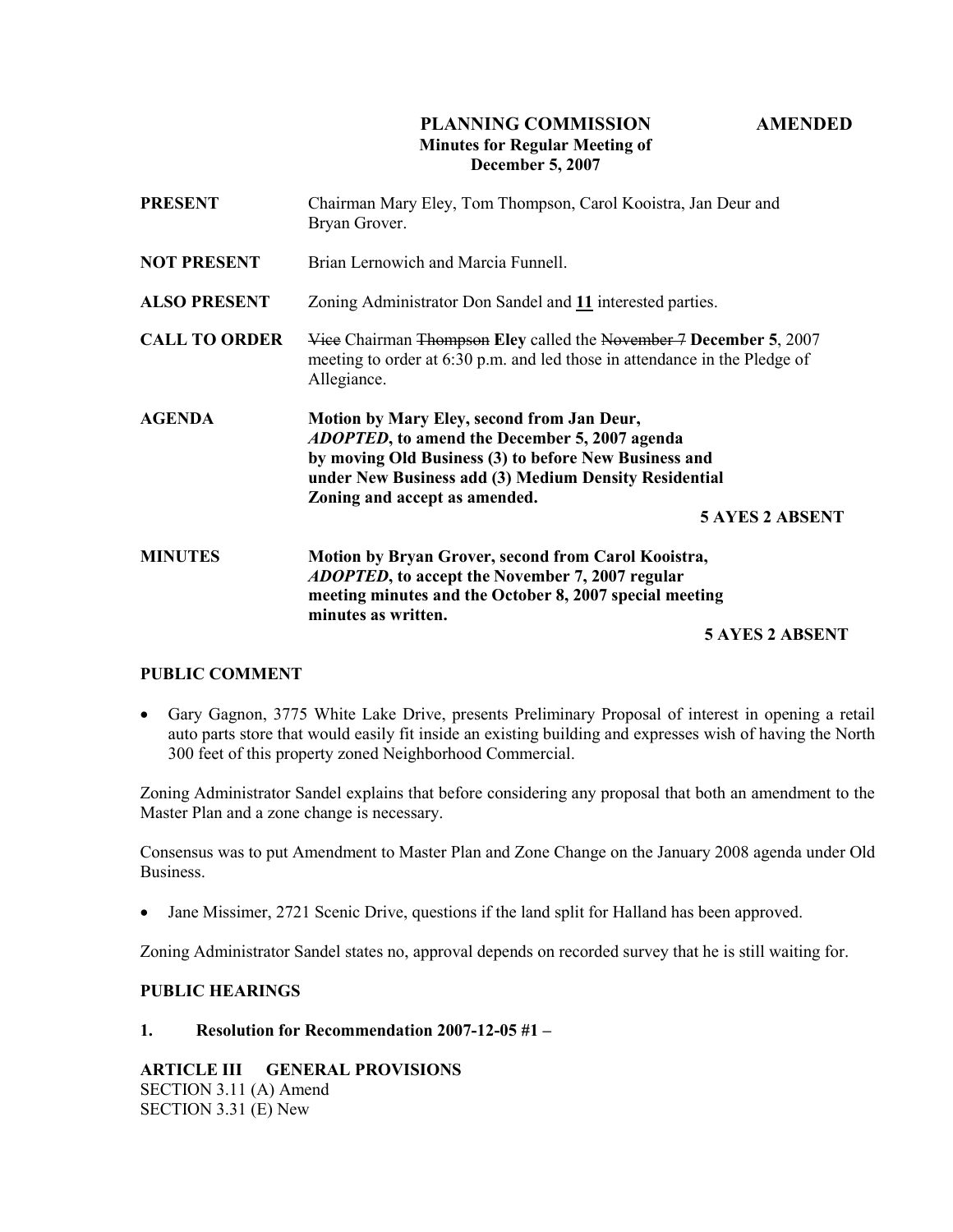# ARTICLE VIa LAKE MICHIGAN SHORELINE OVERLAY DISTRICT

TITLE – Amend SECTION 6.01a – Amend SECTION 6.02a – Amend SECTION 6.03a – Amend SECTION 6.04a – Amend SECTION 6.05a – New SECTION 6.06a – New

#### ARTICLE IXa OPEN SPACE PLANNED UNIT DEVELOPMENT (OS-PUD) SECTION 9.04a (A) – Amend

#### ZONING MAP

Amend to change the current Lake Michigan Shoreline Overlay District to Lake Michigan Shoreline District.

> Motion by Carol Kooistra, second from Jan Deur, ADOPTED, to recommend approval of Resolution for Recommendation 2007-12-05 #1. ROLL CALL VOTE: Grover AYE, Kooistra AYE, Deur AYE, Thompson AYE, Eley AYE

5 AYES 2 ABSENT

#### PUBLIC HEARING OPEN 7:08 p.m.

Jane Missimer asks from her seat in the audience what our definition of Ordinary High Water Mark is.

Zoning Administrator Sandel responds, Article II Definitions, Section 2.16 ORDINARY HIGH WATER MARK states: Lake Michigan, Duck Lake and White Lake shall be defined as 579.80 feet IGLD 1955 DATUM.

#### PUBLIC HEARING CLOSED 7:15 p.m.

### OLD BUSINESS

Resort PUD (Michillinda Beach and Lakeside Inn) – Tim Johnson from MainStreet Planning to present his recommendations and draft PUD language.

SECTION 1 INTENT

Consensus is the commissioners do not like the word (expand, expansion) used, they would like these replaced with redevelop.

## SECTION 2 APPLICABILITY

Consensus is that the RPUD Ordinance should not apply to any other resorts or to new resorts which may be proposed in the future.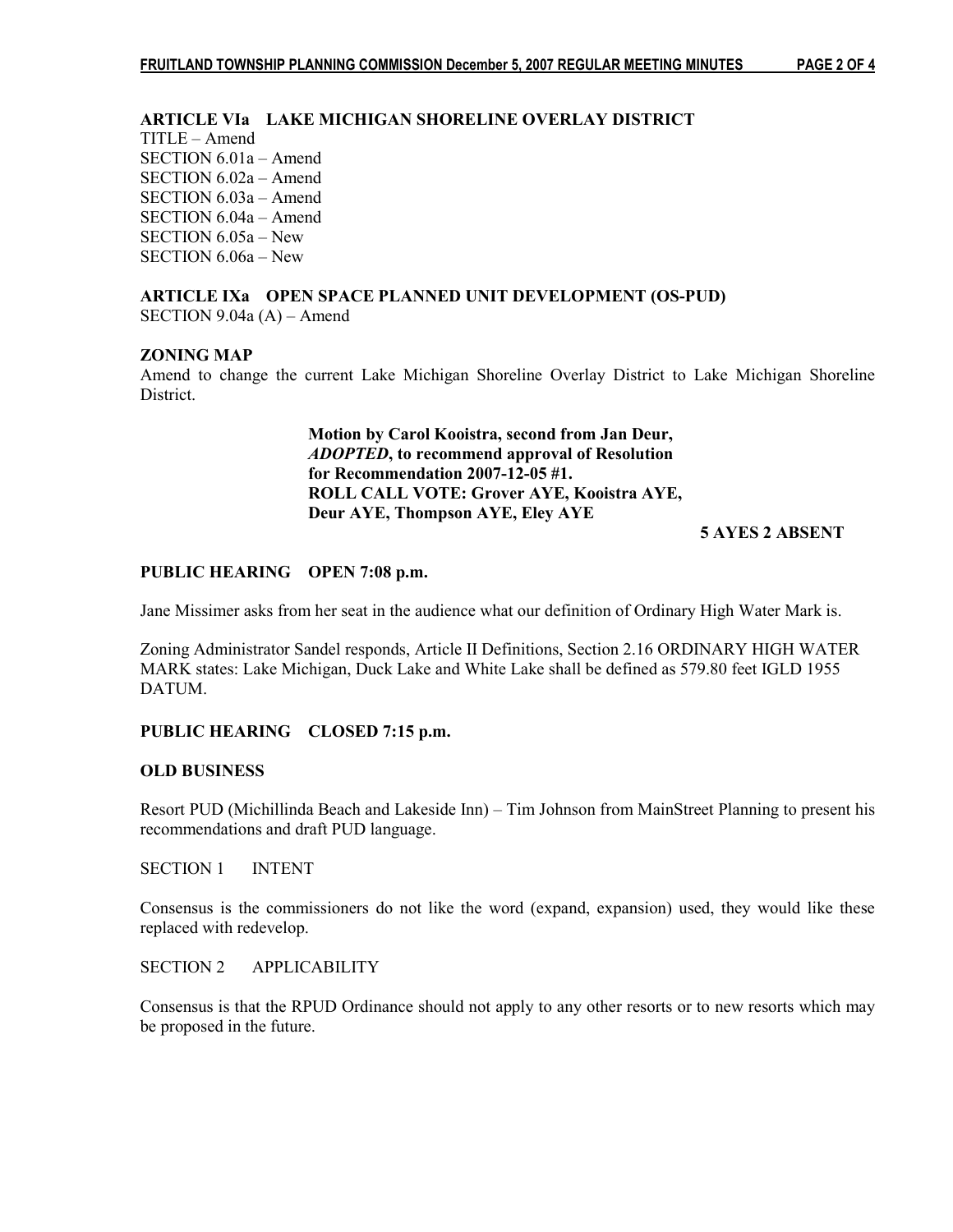# SECTION 3 PERMITTED USES

A. Single family detached dwelling units for rental or purchase including cabins, cottages, & ranch houses.

Commissioners do not want purchase to be an option, if units are owned you need to allow key-holing. According to Tim you can't exclude purchase but you could not allow detached buildings.

C. Multi family buildings such as townhouses or apartment buildings with no more than  $8$ ,  $12$ ,  $16$   $22$ ? dwelling units per building.

Consensus was to not indicate a definite number of dwellings per building.

F. Outdoor recreational facilities and activities typically provided by a resort including but not limited to: tennis courts, ball fields, bike and walking paths, playground, community buildings, swimming pool, campfire area, beach and water activities, boating and docks, shuffle board, mini-golf and similar recreational facilities.

Consensus is to add that camping is not allowed.

H. Wedding receptions, graduation parties, car shows, parades and other similar outdoor gatherings uses which are typically associated with a resort provided such uses meet the objectives of the RPUD **District** 

Consensus was to strike parades.

Tim will be rewriting the Shoreline Requirements. He was not aware of the proposed amendment to change the Lake Michigan Shoreline Overlay District to Lake Michigan Shoreline District and that amendment was done to the Shoreline Overlay District changing it to Inland Lakes District and that we have added the North Duck Lake Overlay District.

Owners from Michillinda Beach Lodge and Lakeside Inn had been invited to this meeting. Chairman Eley asks them if they would like to speak on the proposed language presented thus far.

Wally Olsen from Michillinda Beach Lodge states they must redevelop to make it financially feasible to continue operating; they want to work with the township to do this because they will need guidelines to help them decide what they would like to do. They don't want to come in with a plan that will not get approval.

Chairman Eley advises Mr. Olsen we need to know what is needed to make the project viable, our biggest question is density numbers.

Todd Groessl from Lakeside Inn says he believes we have left them out. This is the first he has heard of any of this. Chairman Eley explains this is the first meeting this has been discussed at. She then asks him for the same information she asked Mr. Olsen for.

If no redevelopment is planned they will operate as is, however, we are trying to have language in place in case they decide to redevelop. Both the Township and the Owner must know what is allowed.

Consensus was to take the draft RPUD Ordinance language under advisement and set a special meeting date at the January 2008 meeting. Chairman Eley asked Mr. Olsen and Mr. Groessl to please get requested information to Zoning Administrator Sandel.